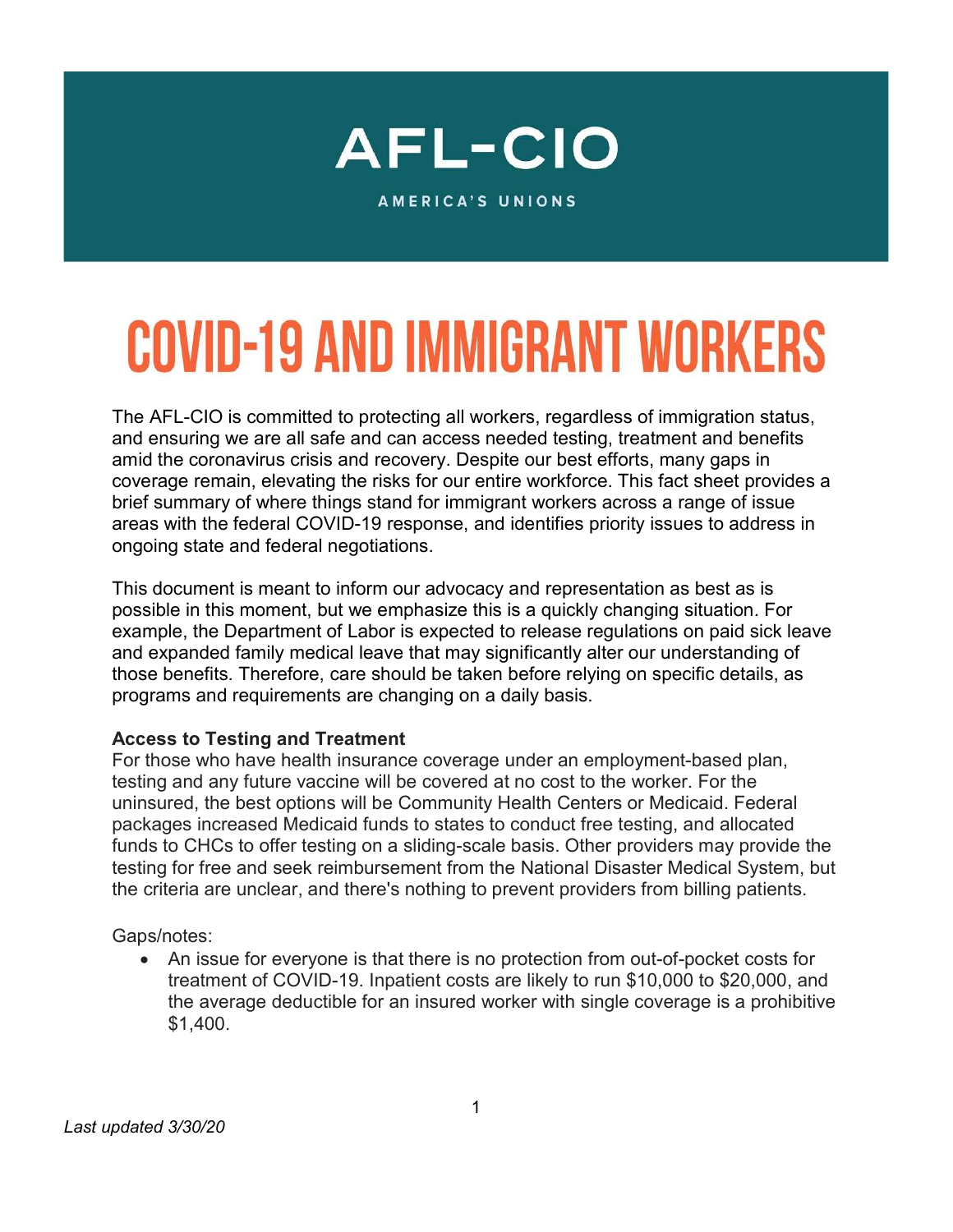- Twenty percent of the foreign-born population and more than half of the undocumented population are uninsured, and many will have no guarantee of free or low-cost testing, treatment or vaccines, other than through CHCs.
- Medicaid provisions continue to restrict eligibility to "qualified" immigrants, and exclude Deferred Action for Childhood Arrivals and Temporary Protected Status holders, other undocumented individuals and most of those who have had green cards for less than five years.

# Paid Sick Leave and Family Medical Leave

The federal package provides up to 80 hours of paid sick leave at full salary for COVID-19 illness, self-quarantine or while seeking a medical diagnosis; up to 80 hours of paid sick leave at two-thirds of salary to care for another person with COVID-19 illness or in self-quarantine; or a combined 12 weeks of paid sick leave and expanded family leave at two-thirds of salary for employees who must care for a child whose school or child care is closed for a COVID-19-related reason.

# Gaps/notes:

- Paid leave provisions do not apply to private businesses with 500 or more employees, including many union shops and immigrant-dense industries.
- The Department of Labor may exempt businesses with less than 50 employees from the paid sick leave requirement related to caring for a child whose school or child care is closed and from the expanded family leave requirement. More than half of noncitizens whose income is below 150% of the poverty level are estimated to work in small firms.
- There are no explicit immigrant exceptions to these provisions, but they only help those working in the formal economy and in a traditional employment relationship.
- Unions are preparing now to prevent reverification and other forms of retaliation at the point of rehire or return to work. Please alert the national AFL-CIO to any immigration status-related retaliation cases your members encounter.

### Unemployment Insurance

The package provides \$1 billion in emergency grants to states to provide and process unemployment insurance, and a \$600/week increase to state UI benefits for up to four months. It also creates new Pandemic Unemployment Assistance, which covers certain workers who are ineligible for regular UI (part-time workers, those who are selfemployed, independent contractors, those with a limited recent work history, and others) and pays at one-half of state average benefits plus \$600/week. Individuals who have the ability to telework with pay, or who are receiving sick leave or other paid leave benefits, are excluded. The package provides up to 39 weeks of benefits.

# Gaps/notes:

 To be eligible for UI, individuals must be work authorized to be considered "ready and available to work." This should cover DACA and TPS holders who are still in status, but will leave out the majority of the undocumented population.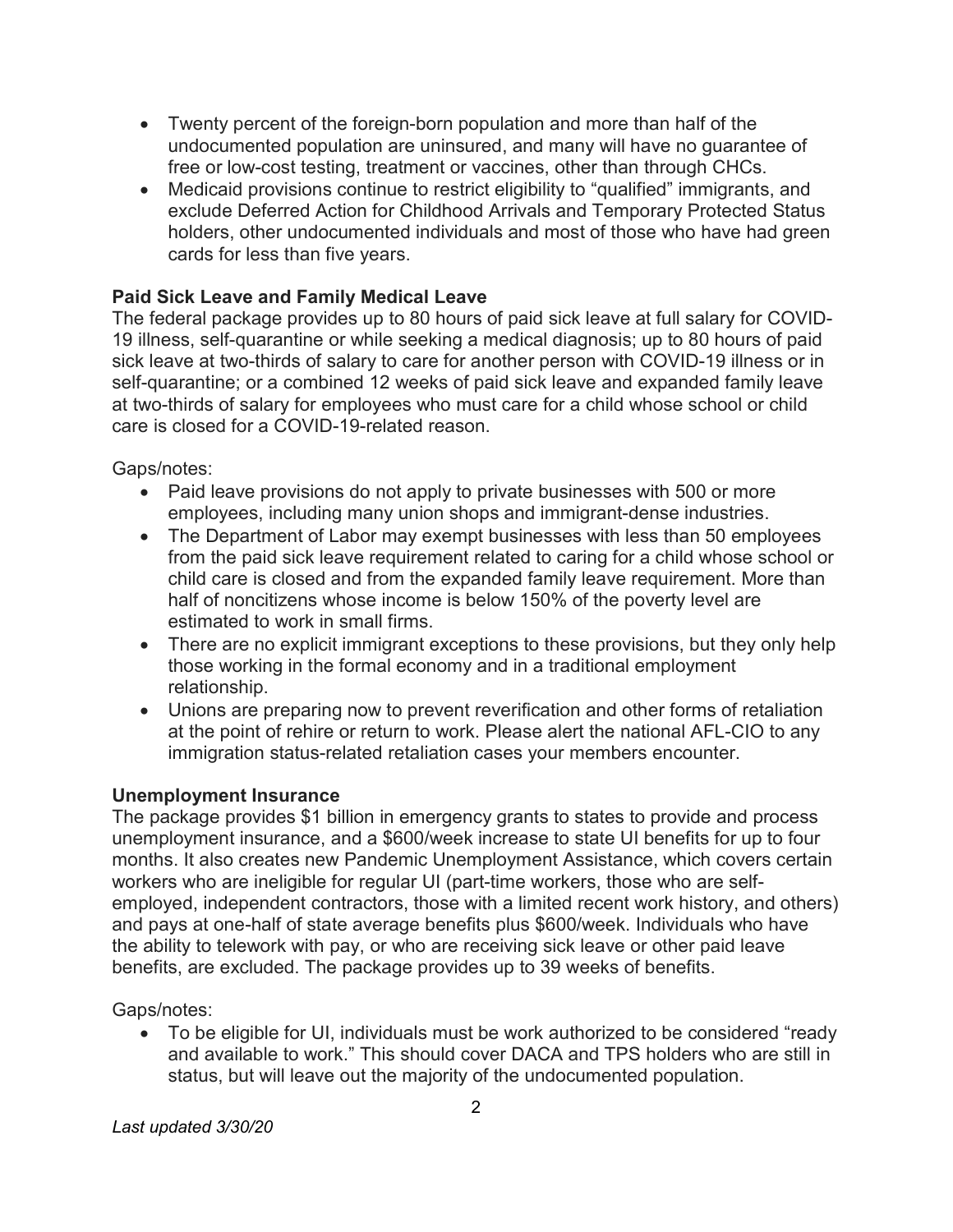States have limited potential to experiment with UI programs due to restrictions that come with federal funding for plan administration.

# One-Time Cash Payment

The package provides a \$1,200 payment per adult and \$500 per minor child, provided that all adults in the household have a work-eligible Social Security number (the income cap for eligibility is \$75,000 for individuals, \$112,500 for head of households and \$150,000 for joint filers). Taxable income is not required to claim this benefit.

Gaps/notes:

- Taxpayers who file with an Individual Tax Identification number will not be eligible, nor will any other member of their household, including U.S. citizen children.
- The reality of these restrictions increases the importance of broad-based and status-blind relief options, such as food banks and eviction bans. Some \$450 million was allocated for food banks, and unions are mapping where and how emergency food assistance will be available in our communities. Eviction protections also were included in the federal packages, but they leave many renters vulnerable.

# Nutrition Assistance

All employment and training requirements for the Supplemental Nutrition Assistance Program are lifted until a month after the COVID-19 emergency declaration is lifted. In states that have declared an emergency or disaster, the U.S. Department of Agriculture must provide emergency allotments to SNAP households.

Gaps/notes:

- SNAP assistance is denied to "not qualified" immigrants, including DACA and TPS holders, other undocumented individuals and most of those who have had green cards for less than five years.
- The public charge rule has not been suspended, so acceptance of SNAP benefits would be treated as a negative factor in future status adjustment or family sponsorship applications for household members.

# **Public Charge**

In February, a punitive new rule went into effect, greatly expanding the criteria under which people can be denied entry or permanence based on the premise they are or will become dependent on public benefits. This rule already has had a chilling effect on immigrant families accessing needed services and programs for which they are eligible. In this time of elevated need and uncertainty, it is important for workers to understand which programs will be considered in a future public charge determination for themselves and their families, and which will not.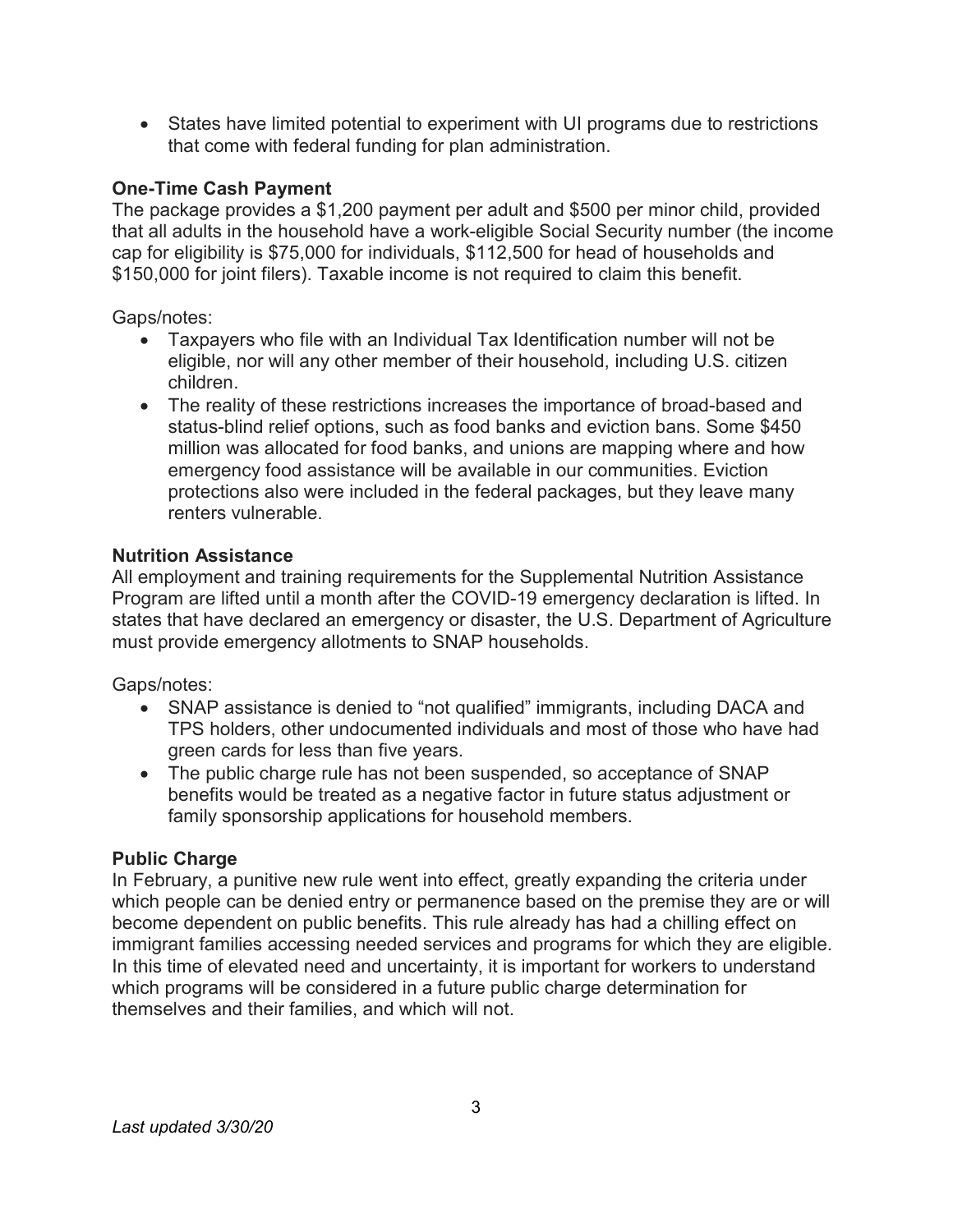## Factor in Public Charge

- Cash Assistance (TANF)
- Nutrition Assistance (SNAP)
- Housing Subsidies
- Medicaid

## TPS and DACA

### NOT a Factor in Public Charge

- Unemployment Insurance
- COVID Testing
- One-Time Cash Payments
- CHC or Emergency Room Care

There are more than 1 million workers with DACA and TPS who should be eligible for paid leave, UI and stimulus checks, but who will remain ineligible for Medicaid, SNAP or other public benefits. The courts have stopped hearing cases, but still are issuing decisions, so the injunctions blocking the termination of these vital programs could be lifted any day. Indeed, the Supreme Court has signaled it likely will issue decisions in all pending cases earlier than usual—perhaps by the end of April—rather than wait until the end of June this year, accelerating the timeline in which 800,000 DACA-mented workers (including more than 25,000 health care professionals) could lose their status and work permits.

## Gaps/notes:

- Given the closure of U.S. Citizenship and Immigration Services offices, there has been a call to auto-extend any DACA or TPS work permits that would expire in the coming year. These provisions were introduced in the House, but did not survive the Senate negotiations.
- Unions are ready to issue statements decrying bad court decisions and committing to continue to stand with and fight for all workers. The AFL-CIO and the Working Families United coalition will circulate resource materials to help unions interpret the decisions and support workers who will risk losing status.

# Visa Issuance and Travel Restrictions

In the context of border closures and worldwide travel restrictions, nearly all processing of family and humanitarian visas has ground to a halt. USCIS is, however, granting temporary work visas to returning H-2A and H-2B migrants on the basis that they are essential workers. No enhanced safety or health coverage protocols have been established to protect these essential workers, and untold thousands of migrants in a range of occupations and visa categories currently are trapped in U.S. communities with no work, no paycheck and no ability to return home.

### Gaps/notes:

- The Departments of Homeland Security, Labor and State need to clarify whether temporary work visa issuance will continue amid the crisis, and what protocols will be put in place to protect work visa holders and those who work alongside them.
- Unions facing layoffs should review the job orders posted on seasonaljobs.dol.gov to identify potential work opportunities in their sector or region.
- Given campus and business shutdowns, international student workers risk losing their status, and their unions are pushing for extensions.